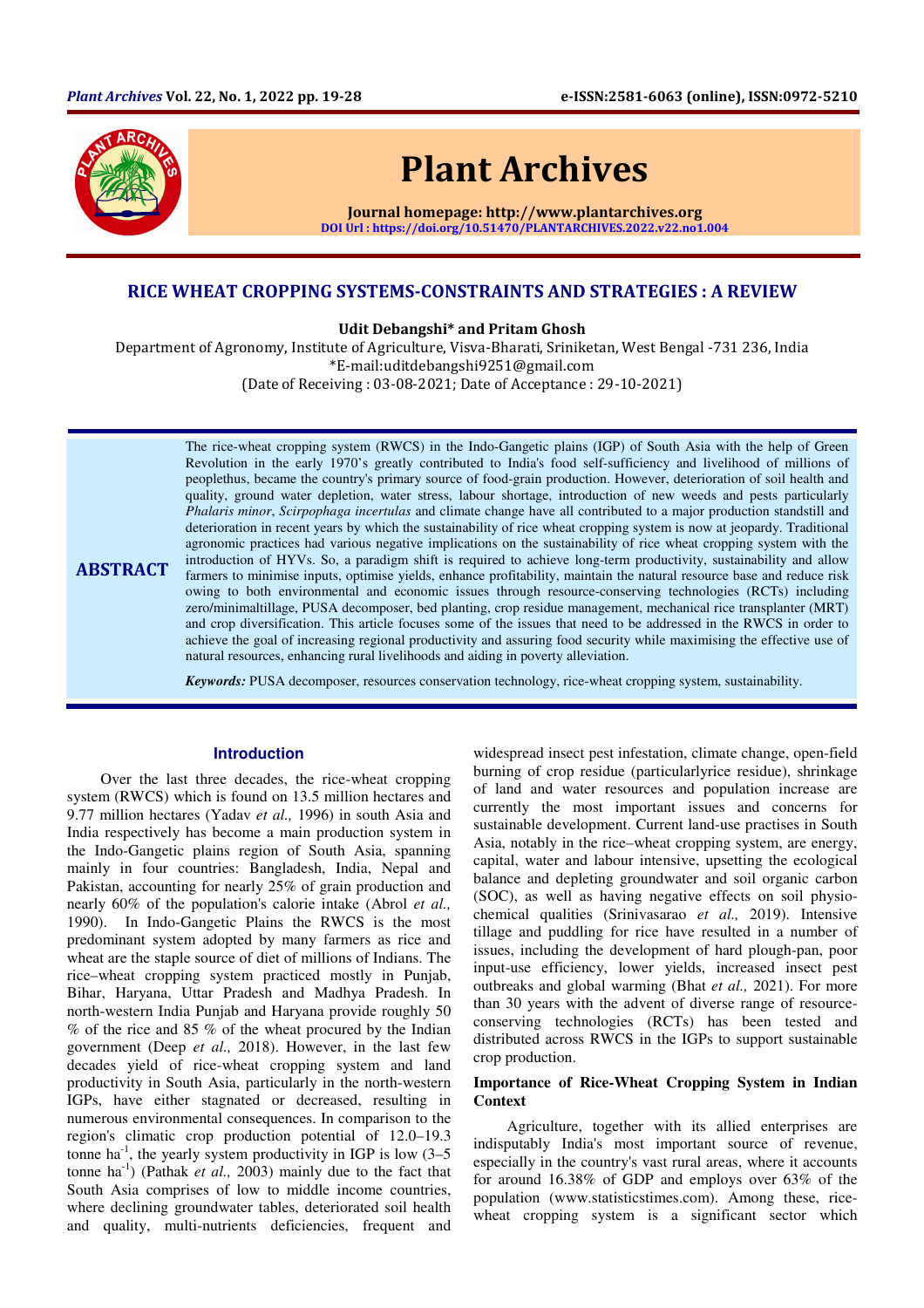contribute to the one quarter of total food production. Food grain production increased significantly from 55 million tonnes in 1951 (Srivastava and Mukhopadhyay*,* 1997) to a record 305.44 million tonnes (www.pib.gov.in) in 2020-21 as a combined effect of greater utilisation of the HYVs with natural resources and fertilizer consumption. Rice production in India increased from 28.3 thousand tonnes in 1951-1952 to 121.46 million tonnes in 2020-21, while wheat production increased steadily from 61.2 thousand tonnes in 1951-1952 to 108.75 million tonnes in 2020-21 (www.pib.gov.in). The government of India purchases rice and wheat to distribute through the public distribution system (PDS). It was revealed that 36 % of wheat supplies and 31 % of rice were diverted at the national level (www.planning commission.gov.in). In the Northern, Eastern and North-Eastern regions, the diversion is greater; in the Southern and Western regions. Rice diversion in Bihar and Assam is expected to reach 64 %. In the case of wheat, Nagaland has a 100% diversion rate (www.niti.gov.in). Rice and wheat are primarily supplied by the rice wheat farming system of northern-western India, which is still expanding. Rice and wheat production have maintained up with the demands despite the region's enormous population.

#### **Conventional Agronomic Practices in RWCS**

Rice and wheat require different management and edaphic microclimatic conditions. Rice is commonly grown on puddled soils under submerged condition. To produce 1 kg of rice in the conventional system, 3000-5000 kg of water is used, with puddling representing the most (Mboyerwa*,* 2021). In the north western IGPs, irrigation is applied 5–6 times in rice to allow land preparation and puddling for rice transplanting which breaks down soil aggregates, reduces macropores, lowers soil strength in the puddled layer, disperses fine clay particles and creates hardpan in the subsoil, allowing ponding of water. Wheat, on the other hand, is produced in highly well-tilled dry soils which is generated through numerous (6-10) tillage operations (Laxmi *et al.,* 2007). Puddling for rice and ploughing for wheat have traditionally been the major soil tillage practises in South Asian RWCS. The annual conversion of soil from aerobic to anaerobic conditions for rice and then back to aerobic conditions for wheat is one of the most important management operations of the rice-wheat cropping system. This causes a number of chemical, physical, and biochemical changes in the soil that monitor and control nutrient conversion and availability, root development, moisture availability and crop root interactions and this could have significant implications for rice-wheat cropping system such as crop establishment, organic matter depletion and nutrient, water, and soil availability. The nutritional changes caused by submergence in rice field decrease the availability of N, S and Zn beside it also pollutes the air (Timsina and Connor, 2001). For each litre of diesel fuel utilised, an estimated 2.6 kg of carbon dioxide  $(CO<sub>2</sub>)$  is released into the atmosphere. In a conventional system, roughly 70-80 litre of diesel are consumed per hectare per year to drive a tractor for field preparation and to pump water for irrigation in IGP, resulting in  $CO<sub>2</sub>$  emissions of about 200 kg/ha/year (Erenstein and Laxmi, 2008). As a result, this system has raised the cost of cultivation and had an impact on the surrounding environment.

# **Problems Associated with Rice-Wheat Cropping System**

The rice-wheat cropping system in South Asia has greatly contributed to filling the growing number of empty stomachs, but inefficient application of applied inputs and overexploitation of natural resource bases, particularly land and water, are causing a variety of problems. Evidence suggests that with the implementation of green revolution technologies, increasing input utilisation has resulted in decreased marginal returns (Ladha *et al.,* 2000).

## **1. Declining Nutritional security**

Carbon is the most significant ingredient in determining soil fertility. However, in the rice-wheat cropping system, soil organic carbon levels have declined from 0.5 percent to 0.2 percent within 30 years (Rana *et al.,* 2016) due to a demand for dung as fuel and as tractors has displaced livestock resulting in macroand micronutrient deficiencies in the soils. Puddling for rice cultivation destroys soil aggregates, exposing the soil to organic carbon oxidation. Burning of crop residues especially rice residues, has serious consequences, including depletion of organic matter, loss of essential plant nutrients, greenhouse gas emissions etc. By burning 1 tonne of rice residue, 1515 kg of  $CO<sub>2</sub>$  is emitted into the atmosphere, contributing to global warming (Prasad*,* 2014). Thus, traditional rice-wheat agriculture depletes SOC at a rate of  $0.13$  t ha<sup>-1</sup> yr<sup>-1</sup> from 0 to 0.6 m deep in the eastern IGP (Sapkota *et al.,* 2017). The RWCS not only extracted important nutrients (N, P, K and S) from the soil, but also generated a nutrient imbalance in soil leading to soil degradation. Supply disruptions of zinc (Zn) in rice and manganese (Mn) in wheat, have arisen as difficulties to maintaining high levels of food crop productivity as a result of intensive cultivation of high yielding rice and wheat varieties. Zinc deficiency has become common in the IGP and it is now the third most limiting nutrient after nitrogen and phosphorus, especially in soils with high pH and those irrigated with low-quality water. Field-scale zinc (Zn) shortage was first detected in rice in tarai soils (Mollisols) in the Himalayan foothills, resulting in the crop's failure (Nene*,*  1965). Deficiencies in multiple micronutrients are now becoming more prevalent, 49 % of Indian soils are potentially deficient in zinc (Zn), 12 % in iron (Fe), 5% in manganese (Mn),  $3\%$  in copper (Cu),  $3\%$  in boron (B) and 11% in molybdenum (Mo) (Singh*,* 2008). As 80-85% of the K absorbed by rice and wheat crops remains in the straw, removing all of the straw from crop fields results in alarming rates of K mining.

## **2. Declining water productivity and groundwater quality**

Countries with per-capita water availability less than 1700 m<sup>3</sup> per year is categorized as water stressed, India, with per capita available water of 1545  $m^3$ , is unquestionably a water-stressed country (www.adriindia.org). The projected per capita water availability will be  $1401 \text{ m}^3$  and  $1191 \text{ m}^3$  by 2025 and 2050, respectively and India is likely to become a water-stressed country (www.adriindia.org). Nowadays faulty water management practices have resulted in major resource degradation issues in South Asia. Agricultural production in Punjab, Haryana and western Uttar Pradesh may be unsustainable unless significant improvements in groundwater and canal water management are made (Hira*,*  2009). Water resources have been continuing to be overexploited in most parts of the state including the states of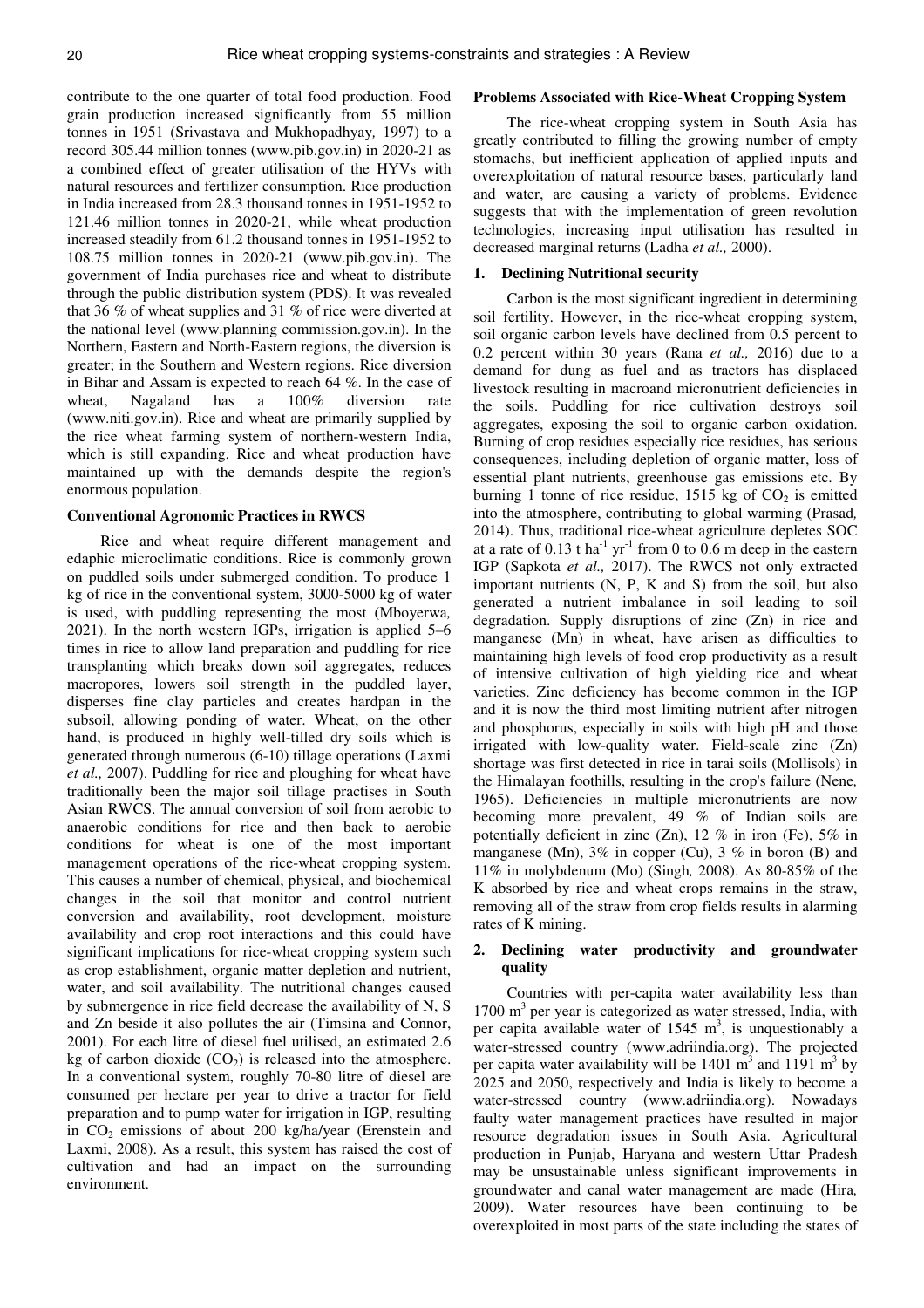Punjab, Haryana, Uttar Pradesh and Bihar which have more than 60% (CAPE, 2016) of their cultivated area under irrigation as a result of the Green Revolution. A lot of water is used in the traditional rice cultivation to keep the rice fields flooded. Traditional rice cultivation methods require approximately 1200 mm of water during the season, only puddling requires 200 mm of water. The groundwater resource in Punjab is overexploited, resulting in a 1.2 million ha m/year deficit in water availability (Hira*,* 2009). In some areas of N-W IGP, the water table is now being depleted at nearly 1 m yr-1 (Abrol*,* 1999). Throughout the Indian Subcontinent, the cost of establishing tube wells, as well as the cost of energy, have increased dramatically as Pumping water for irrigation accounts for roughly 30% of total electricity consumption in the state. This is also becoming more prevalent as the groundwater becomes deeper. Agriculture production, particularly rice and wheat production, will need to be increased to feed India's expected population of 1.35 billion in 2025, posing a future threat to rising overuse of groundwater and pollution from  $NO<sub>3</sub>$ - as Indian soil rarely exceeds the Nitrogen use efficiency of 30- 40%. The use of this low-quality water in the agricultural and dairy sectors causes the onset of various serious diseases in animals as well as a reduction in grain quality, which has an impact on human health. Arsenic levels in groundwater exceeded the WHO maximum permissible limit of  $0.05 \text{ mgl}^{-1}$ in six West Bengal districts covering  $34,000$  km<sup>2</sup> and a population of 30 million. Over 800,000 people from 312 villages/wards are drinking arsenic-contaminated water and at least 175 000 of them have arsenical skin lesions (Das *et al.,* 1996). As a result, groundwater management is critical to the region's long-term sustainability of RWCS.

#### **3. Effective disposal of Crop Residues**

Every year, India produces around 501 million tonnes (Mt) of crop residue (MNRE, 2009). Cereal crops account for 70% of total crop residues (352 Mt), with rice accounting for 34% and wheat accounting for 22% (Saia *et al.,* 2020). So, farmers are timid to invest in field cleaning with a chopper since rice straw has no economic value and this will add to the cost. Rice and wheat straw (other than that used as dry fodder) are traditionally removed from the fields for use as livestock bedding material, thatching material for housing and fuel, but these represent only a small portion of the total amount of crop residues produced by the system; the remaining rice and wheat stubbles are burned in open filed condition (Bhattacharyya *et al.,* 2016). Because of the shorter time span between rice residue incorporation and wheat sowing, low temperature, slow rate of breakdown of rice straw due to its high silica content, the management of rice residue is a big issue in the Indian subcontinent. The problem of crop residue management has become more critical with the use of combine harvester, which leaves 15-25 cm tall stubbles and scatters the rest of the straw over the field. As a result, most farmers burn the rice/wheat residue in their fields. Burning of 1 tonne rice residue emits  $1515$  kg  $CO<sub>2</sub>$ , 0.4 kg SO<sub>2</sub>, 2.5 kg CH<sub>4</sub>, 92 kg CO, 3.83 kg NOX and nonmethane volatile organic compound (Andreae and Merlet*,*  2001), which might exacerbate climate change. Apart from carbon, burning results in up to 80% loss of nitrogen and sulphur, 25% loss of phosphorus and 21% loss of potassium (Bijay *et al.,* 2005). The annual burning of rice trash in nearby fields is associated with increases in asthmatic

patients, because smoke from crop residue burning can clog lungs and cause respiratory.

## **4. Biodiversity losses**

Many of our agricultural biodiversity has been lost as a consequence of the green revolution. The agricultural landscape in India traditionally dominated by rice and wheat based agro ecosystems of which many old local types are gradually vanishing from the farmed landscape when farmers chose to cultivate new improved agricultural varieties and continue to cultivate for a long time with the same varieties. These traditional crop varieties were resistant to insect pests and illnesses so many improvements in contemporary plant breeding have been feasible. The widespread usage of contemporary cultivars raises concerns about production stability and poses a risk of endemic disease or insect attacks. Biodiversity has intrinsic worth and contributes to the natural ecosystem, with the diversity declining natural stability become wakening. Maintaining the biodiversity is now a challenge for us.

## **5. Climate change and global warming**

Climate change poses a variety of challenges, including temperature,  $CO<sub>2</sub>$  and rainfall, which affect plant development directly and indirectly through land availability, irrigation, weed growth, insect and disease outbreaks and so on (Debangshi, 2021). The mortality of useful soil fauna and microorganisms is caused by the burning of left-over wastes, which also contributes to poor air quality, human respiratory diseases and the death of beneficial microorganisms in soil due to intense heat generating. Burning of 1 tonne rice residue emits 1515 kg  $CO_2$ , 0.4 kg  $SO_2$ , 2.5 kg  $CH_4$ , 92 kg CO, 3.83 kg NOX and non methane volatile organic compound (Andreae and Merlet*,* 2001), Burning of farm residues emits some potent greenhouse gas, aerosols into the atmosphere which alter the atmospheric composition and have a direct or indirect effect on the radiation balance and depletion of the ozone layer. Puddled transplanted rice in RWCS and residue burning are substantial anthropogenic sources of  $CO<sub>2</sub>$  and  $CH<sub>4</sub>$  contributing the 20.9% of total GHG emission (Venkateswarlu*,* 2016). Due to extended flooding periods resulting in anaerobic degradation of organic material, wetland rice is a major source of atmospheric  $CH<sub>4</sub>$ , even non-flooded soils modified with rice straw produce significant amounts of CH4. During the life-cycle of rice, the growing process contributes the most (95%) to global warming, followed by the harvesting phase (2%) and the planting and milling operations (1%) (Bhatia *et al.,* 2012). In both the lower and higher IGP regions, the global warming potential is greater in rice cultivation than in wheat production. It is due to methane emissions from rice production. Poor nutrient management lead to nutrient leaking from the system due to low NUE. In the nitrification and denitrification processes,  $N_2O$  is formed as a leakage byproduct. The RWCS system emits about 15 kg  $N_2O$  per ha<sup>-1</sup> (Sass *et al.,*1992).

## **6. Decreased land and factor productivity**

Total Factor Productivity (TFP) is the ratio of total output value to total input cost used to assess production efficiency over a short period of time (Bhattacharyya *et al.,* 2008). Increased demand from cities and industry puts pressure on land distribution to many food industries including agriculture. This could be linked to the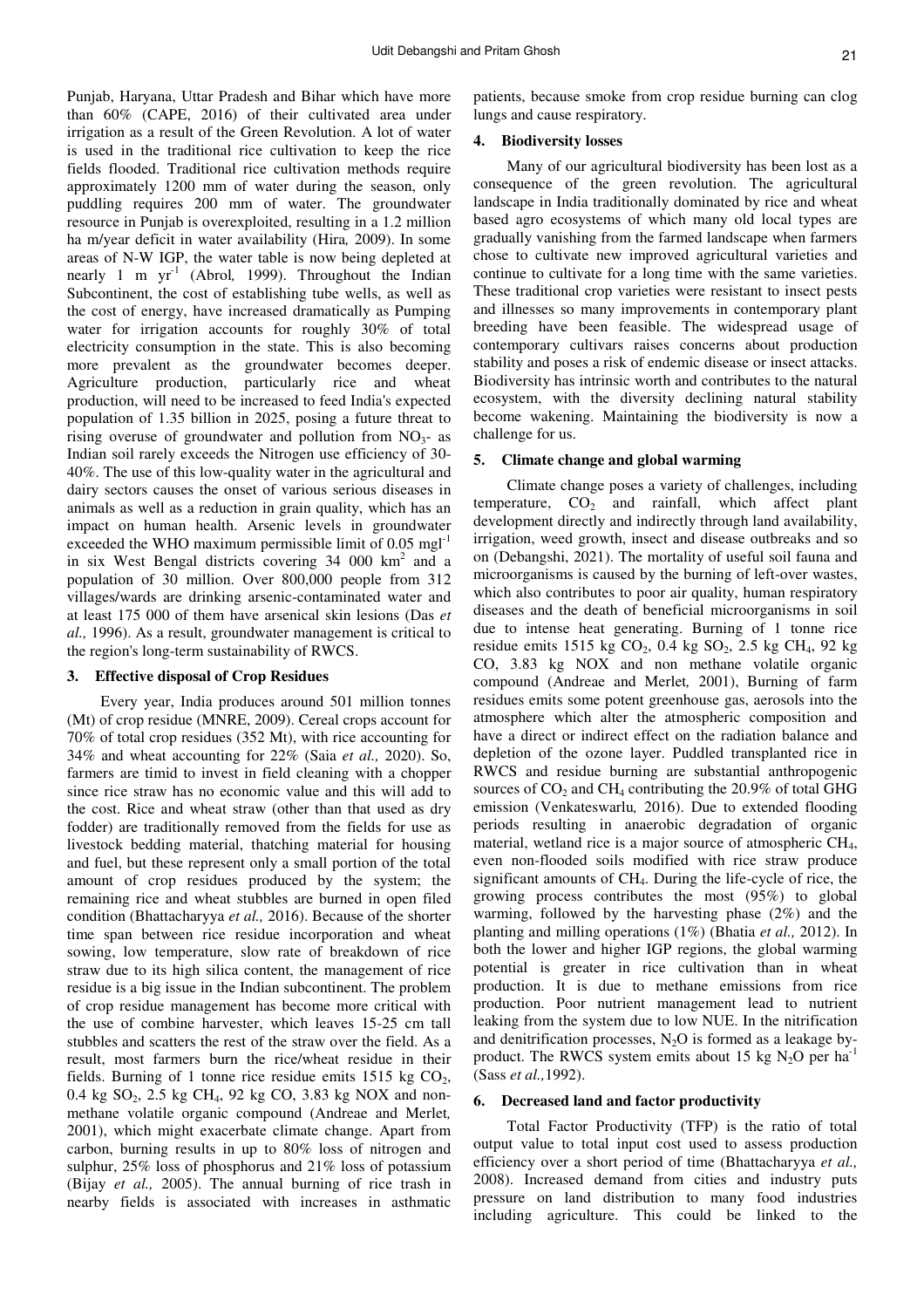development of a deficiency in one or more secondary and/or micronutrients (Hegde and Sarkar, 1992), growing disease and insects are the key causes of stagnant/lower land productivity and weeds which are primary cause of declining yields (Chauhan*,* 2010). Weeds fight for light, water and nutrients with the primary plants, lowering the total land productivity of the system. Many long-term trials undertaken in India show that depending on the soil types, even with continuous application of balanced chemical fertiliser (NPK), after a few years of continuous cropping, rice or wheat production, or both, declines (Hegde and Sarkar, 1992). Due to diminishing total factor productivity, farmers must apply more fertiliser to achieve potential yields.

#### **7. Build-up of new insect pests in different habitat**

Conventional rice-growing locations are humid to subhumid, allowing for a wide range of pest and disease infestations. Green crops with higher N-fertilizer doses and wet conditions from frequent irrigations serve as breeding grounds for insect pests and diseases (Prasad, 2005). Rice and wheat are grown in different crop seasons having different climate parameters (temperature, rainfall, humidity).The diseases and pests in the two crops are specific to rice or wheat but now as a result of continuous monocropping of rice and wheat, some pests and diseases are introduced in wheat also such as the rice pink stem borer (*Sesamia inferens*) has a carry-over impact on wheat crop, while the shoot fly (*Antherigona oryzae*), which used to attack rice only, may now attack both crops and is considered a general concern in India (Nagarajan*,* 1989). Continuous R– W cropping may allow build-up of soil pathogens, such as *Fusarium, Rhizoctonia* and *Sclerotinium. Rhizoctonia solani*  and *Sclerotinium rolfsii* cause sheath blight and stem rot, respectively, in both crops (Rathore *et al.,* 2019). In the RWCS belt of Uttar Pradesh, India, mean yield losses owing to insect pests ranged from 27.3 to 69.5 % (Savary *et al.,*  1997).

#### **8. Weed Flora Shifts and Herbicide Resistance**

Excessive weed pressure and a diverse weed flora are the major issues on the road to sustainable agriculture. Weeds are a key biotic limitation to sustainable agriculture in Asia, with extreme reduction in grain output. Rice weeds *Echinochloa colona* and *Echinochloa crus-galli* are the most common in the RWCS (krishikosh.egranth.ac.in). The usage of a single herbicide or a combination of herbicides to manage *Echinochloa species* in rice has resulted in the introduction of other variety of grass, broadleaf and sedge weed species across the NW IGP in distinct ecological zones (Travlos *et al.,* 2020). The weed flora of direct-seeded highland rice differs significantly from that of transplanted lowland rice, necessitating distinct management strategies, including herbicide selection. *Phalaris minor*, the most common and troublesome weed in wheat, arrived in India with wheat seed from Mexico in the late 1960s and quickly established itself as a major weed of wheat in the RW cropping system in the north western IGPs (Singh and Singh, 2003). Due to broad spectrum of weed control, low cost and post-emergence application, the isoproturon herbicide (substituted urea group), introduced for its control in the 1970s, proved to be a potent herbicide. However, poor spraying procedures, higher rate than recommended, a higher spray concentration and year-after-year use of the herbicide finally led in the evolution of isoproturon-resistant *Phalaris* 

*minor* biotypes. During the mid-1990s, the first signs of *Phalaris minor* developing isoproturon resistance in the NW IGP appeared resulting in complete crop failure and the potential for the RW cropping system to become unsustainable in the region(Das *et al.,* 2014).

#### **9. Labour shortage and poor incomes of the system**

Rice–wheat cultivation requires a lot of water, energy, money and most importantly labour, because paddy transplanting, spraying and harvesting involve a lot of work. A labour shortage is now becoming an alarming problem in RWCS. Wage rates are higher since there is less labour available. Diminishing subterranean water table, as well as the spread of insect pests, diseases and weed pressure increase the cash flow in RWCS. Poor yields, owing to adverse climatic conditions, poor soil health, a deeper underground water table, poor quality underground water and outbreaks of insect-pests and diseases, frustrated because they were unable to repay the money they had borrowed (Bhatt *et al.,* 2016).

## **Smart Technologies to Address Challenges in the Rice– Wheat System**

Rice farming in the future will be determined by the development of water-efficient varieties, alternative irrigation technologies and crop establishment procedures that use less water. One of the best possibilities for enhancing water use efficiency is sustainable agriculture and might be enhanced by implementing appropriate technology such as cementing the water channels, direct seeded rice (DSR), irrigation based on soil matric potential using tensiometers, laser land levelling etc.

## **Smart Technologies to Address The Water Security**

The average annual per capita water availability decreased to 1486 cubic meters in the year 2021 as compared to 1816 cubic meters in 2001 and will further decrease to 1367 cubic meters in the year 2031(pib.gov.in). Laser land levelling, alternate wetting and drying (AWD), growing on raised beds and crop diversification are all techniques to save water in the RW system.

#### **1. Laser land levelling**

One of the major challenges faced by the agricultural sector is the high demand for irrigation water. Laser land levelling is fundamentally a water-saving technology as it maximises the water use efficiency by uniform distribution throughout the field. Compared to traditionally levelled ground, a laser levelled farm layout conserves and uses the available water and other farm resources more efficiently and effectively; reduces run-off and water logging; allows farmers to use as much water as they need in the most efficient way possible. It is practised on 1.5 million hectares in South Asia (Venkateswarlu*,* 2016). Laser land levelling has a number of advantages-

- Increases cultivated area by 3-6  $%$  and improves crop establishment.
- Increases water application efficiency by 50% and saves irrigation water by 25-30%.
- Increases the efficiency of nutrient use by 15-20%.
- Improves the effectiveness of weed control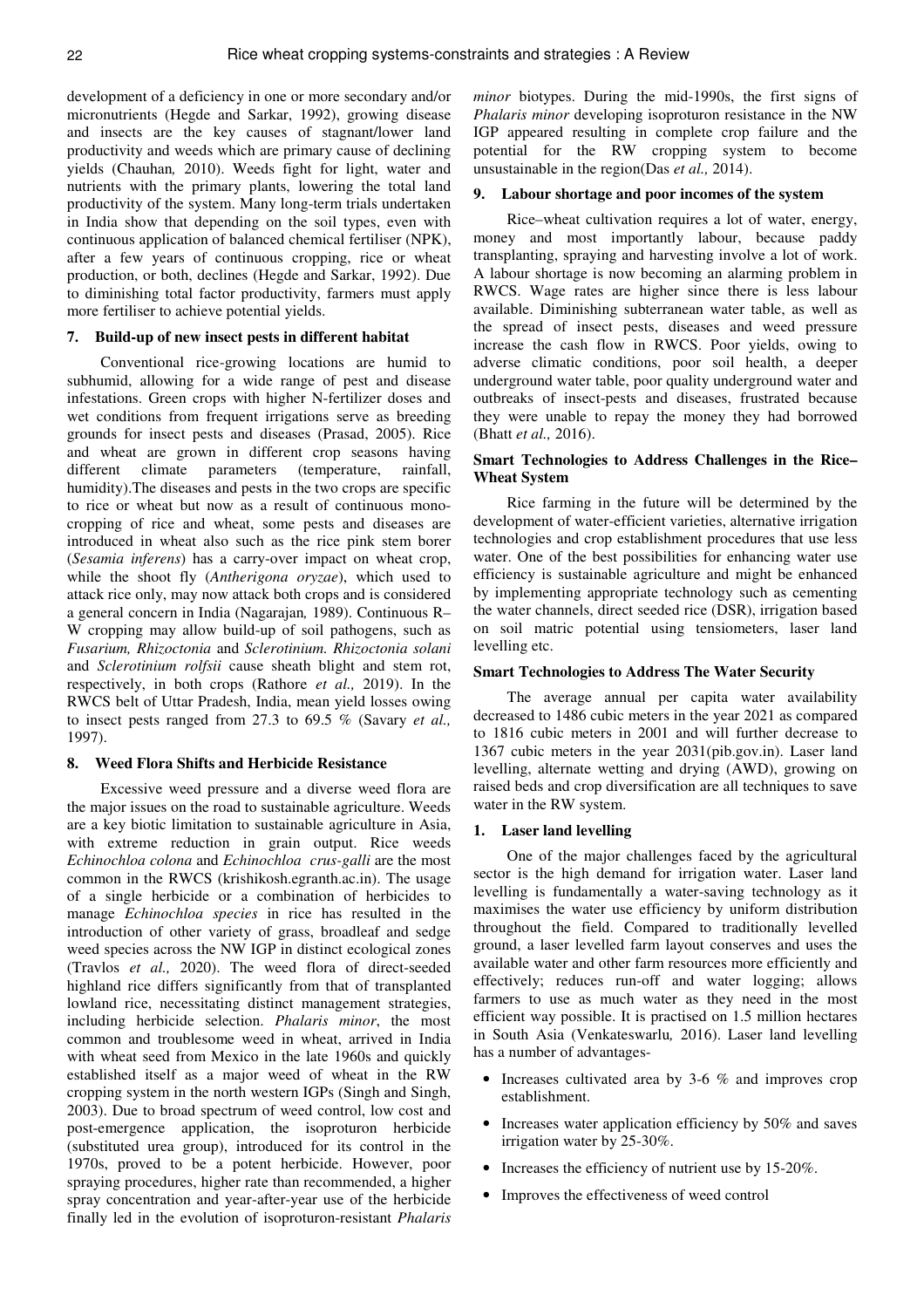- Uniform depth of sowing of crops resulting uniform growth and development
- Provides better drainage facilities

Laser levelling is the process of automatically raising and lowering the grading instrument using a laser guidance system. It not only reduces levelling costs but also provides the appropriate levelling within a day. It aids in enhancing resource usage efficiency in surface irrigation systems by distributing irrigated water uniformly and conserving resources without harming the environment.

## **2. Mulching**

Mulching of the soil surface with crop residue or other viz., soil, plastic, live plant materials is thought to be an effective way of soil and water conservation because it enhances water infiltration into the soil, reduces surface runoff and soil erosion and lowers overland flow velocity and sediment carrying capacity (Rahma *et al.,* 2019). Mulching has a crucial impact in rain-fed crop production to minimise water stress. Mulching has the following advantages-

- Mulches keep the soil beneath them moist for longer period and prevent evaporation and minimise water loss by 20-30% in the soil.
- Add organic matter to the soil
- Reduce the temperature fluctuation within the soil
- Suppresses weed development and thereby saving irrigation
- Synthetic mulches are important in the solarisation of soils.

## **3. Alternate wetting and drying**

Irrigated lowland rice consumes more water causes land degradation due to excessive ploughing. Many cultivation methods have been developed in recent years to address this issue. Among them the Alternate Wetting and Drying (AWD) are the most widely used of the various water-saving methods. IRRI developed the AWD technique in collaboration with national agricultural research agencies in a number of countries (Kumar and Rajitha*,* 2019). AWD is defined by the drying and rewatering of the rice field on a regular basis. Using AWD, water consumption in rice production can be reduced by up to 25%. This water conservation, on the other hand, not only reduces  $CH<sub>4</sub>$ emissions by 11-97 percent (Lagomarsino *et al.,* 2016) without affecting yield. It can assist farmers in dealing with water constraint and improve the reliability of irrigation water supplies downstream. AWD met the physiological water demand of paddy by rationally controlling water supply during rice's key growth stages, resulting in reduced irrigation water use (Mao *et al.,* 2001). Furthermore, AWD strengthens the air exchange between soil and the atmosphere with wetting and drying cycles (Tan *et al.,* 2013), supplying sufficient oxygen to the root system to accelerate soil organic matter mineralization which increase soil fertility and produce more essential plant available nutrients to promote rice growth (Aziz *et al.,* 2018). AWD can cut irrigation costs by lowering pumping costs and fuel usage. By improving field conditions during harvest and permitting automated harvest, this strategy can also minimise labour expenses. As a result, AWD boosts farmers' net returns.

#### **4. Direct seeded rice**

Direct seeded rice has a lot of potential for reducing water usage in paddy cultivation. Transplanted rice is primarily grown in the North-Western Indo-Gangetic Plains (IGP). The adoption of dry DSR in the IGP can save a significant quantity of water used in rice production (Mahajan *et al.,* 2011). In Central Luzon, Philippines, wet seeded rice (WSR) was compared to transplanted rice (PTR) and it was realised that WSR systems used less water than transplanted rice for both land preparation and the total water use was reduced from 2,195 to 1700 mm (Kaur and Singh*,*2017). Direct rice seeding has the following advantages-

- Can save up to 50% water in rice
- On an average savings of 9% irrigation water when irrigation was applied on the appearance of soil hairline cracks (with 25 to 35 kPa at 15-cm depth) (Singh *et al.,*  2016).
- Reduces labour costs.
- Reduces methane production by 90% (Pathak *et al*., 2003)
- Enhance maturity by 10-15 days which facilitates timely sowing of succeeding crop

## **5. Multi use of low-quality water**

In the Indo-Gangetic plains, low-quality waters are frequently used in a cyclic mode. They are sometimes mixed with canal water in watercourses to increase total water supply and flow rates(Hobbs and Gupta*,*2003). Blending multi-quality water in on-farm water storage reservoirs not only improves the quality of waters with residual sodium carbonates and overcomes challenges connected with this water, but also enhances the use of rainwater and water production.

## **6. Furrow irrigated raised bed**

Furrow Irrigated Raised Bed (FIRB) is one of the most advanced agricultural technologies developed by CYMMYT, that will improve the efficiency of the use of resources in general and water in particular, by reducing irrigation water usage. Water productivity and net profit increased significantly under this system and water productivity and net profit increased even more with the wide FIRB planting technique when compared to the flat planting technique (Jat *et al.,* 2005). This technique is designed to save irrigation water while also enhancing nutrient efficiency. Irrigation savings ranging from 18 to 50 % in the FIRBS (Jat *et al.,* 2005).

#### **7. Micro-irrigation**

Groundwater resources have been depleted or deteriorated as a result of the rice-wheat cropping system and traditional irrigation practises. Additionally, in the near future, non-agricultural demand such as industry, dairy, etc is projected to be addressed at the expense of agricultural water requirements, especially in light of shifting rainfall patterns through time and location. It is now time to entrust the development of irrigation techniques for higher input water productivity to scientifically qualified workforce. Microirrigation has yet to gain attention among the state's farmers. For the adoption of micro-irrigation in the state, viable funding solutions must be explored. This should be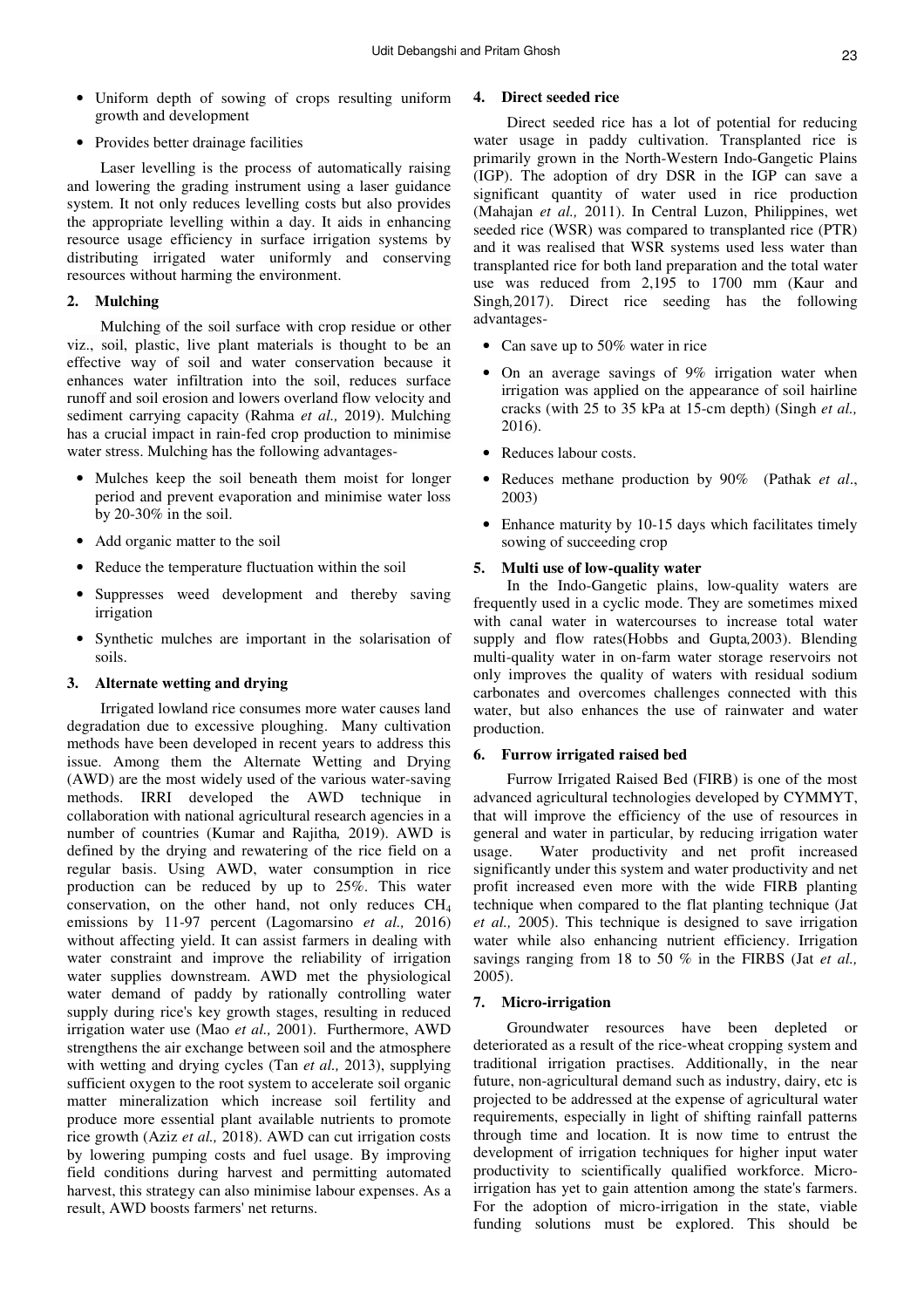accompanied by specialised communication channels with farmers in order to keep them informed about the current state of dwindling water resources.

#### **Smart Technologies to Address Residue Burning**

In the current RWCS, on-farm residue management is a serious concern. Wheat straw residue is employed in the animal industry; however, rice straw is not suitable for use in the dairy sector due to its greater silica level. Because the turnover time between rice and wheat is so short that residue control is especially crucial during this period.

#### **1. Crop residues as organic manure**

Composting is a biological process in which microorganisms and earthworms use the organic matter of stubble to turn the dry waste into soil nutrients (Qian *et al.,*  2013). Converting rice stubble to compost appears to be a viable option for avoiding open field burning. On a dry weight basis, 5–8 kg N, 0.7–1.2 kg P, 12–17 kg K and 0.5– 1.0 kg S per tonne of rice straw are important nutrients at harvest (Dawe *et al.,* 2000). Wastes are high in nutrients and enhances soil fertility. After five cycles of RWCS, organic C, total N, total K and accessible K were significantly greater in plots receiving crop residues compared to plots where residue was burned or removed in a study at Pant Nagar (Sharma *et al.,* 2000).

#### **2. Residue as an activated carbon through Takachar**

Takachar, a social enterprise, enables rural farmers to earn 40% more by converting crop residues on-site into fuels, fertilisers and value-added chemicals such as activated carbon (AC). It significantly increases the amount of waste biomass (post-harvest crop/forest residues) transformed into marketable products around the world and reduces air pollution associated with crop residue burning, all while ensuring a stable, renewable, pollution-free and financially lucrative raw material supply for the AC industry versus traditional fossil-based sources. By 2030, Takachar will have impacted 300 million farmers, generated \$4 billion in additional rural income and jobs and reduced one gigaton of  $CO<sub>2</sub>$  equivalent per year. (www.unep.org).

#### **3. Rice straw as animal fodder**

Straws appear to be the best used for feeding livestock at the moment. In intensive rice growing areas such as India, all straw is still fed to livestock, despite the fact that they do not use it efficiently due to a lack of supplementary feeds. Rice straw has a higher silica content than lignin, hence it is not fully digested (Bhatt*,* 2017). Rice straw has a higher silica concentration (12–16 vs. 3–5 percent) and a lower lignin content (6–7 vs. 10–12 percent) than other straws. Rice straw stems are more digestible than leaves due to their reduced silica concentration; consequently, if the straw is to be fed to livestock, the paddy crop should be cut as close to the ground as possible (Talapatra *et al.,* 1948).

## **4. Rice straw as bio-fuels**

Rice straw is widespread around the world, but mainly in Asia. However, due to its restricted use and low nutritional value as fodder, more than half of it is currently burned inefficiently in the field, producing acute respiratory sickness and worrying levels of pollution. Rice straw might be used in both biochemical and thermochemical systems to produce biofuels and biopower (Satlewal *et al.,* 2018). Plant lignocellulosic compositions are difficult to degrade and so can be

used as a biofuel's raw material. Plant biomass is pre-treated for decomposition by selected microorganisms and transformed into sugars, making it an efficient biofuel (Bhuvaneshwari *et al.,* 2019). Anaerobic digesters can turn biomass into biogas. The monomers produced by anaerobic digesters are processed to produce acetate and formate which are then transformed to carbon dioxide and methane by beneficial microorganisms.

#### **5. Use of new generation machines**

With conservation agriculture and agricultural residue management, ensuring adequate seed germination and crop residue management are the key difficulties. Tarbo happy seeder, rotary disc driller and double disc opener drill are now available for post-rice residue treatment in wheat planting up to 10t/ha. The Happy Seeder is the ideal solution since it sows seed while also removing the straw, dispersing it uniformly around the field, mulching it and helping it retain moisture while also boosting seed germination. Over time, the straw decomposes organically, enriching the soil. Tips for getting the most benefit out of Happy Seeder:

- Happy Seeder operation should be avoided in the early morning hours because of excessive moisture content in residue and dew can clog the Happy Seeder.
- Before operating the machine, the operator should familiarise himself with all of the machine's mechanisms
- Before sowing the previous crop, the fields should be laser levelled (rice in this case)
- To ensure uniform crop establishment, ensure that the soil moisture content is ideal at the time of sowing.

#### **6. Use of PUSA decomposer**

The burning of rice/wheat residue is a serious issue not only at the state level but also at the national level. IARI scientists Dr. *Livleen Shukhar* and her team of senior research fellows and technical personnel created the one of the most potent residue mitigator PUSA bio-decomposer. Within 20-30 days, crop residue can be converted to manure, preventing stubble burning. To speed up the breakdown of stubble, four PUSA capsules must be dissolved in water and spray on one hectare of land. The pill contains crop-friendly fungus and has the advantage of having no negative effects. The crop remnants take about 20-30 days to degrade after being sprayed with the solution, which comes in the form of capsules that cost Rs 5-20.The fields retain some moisture as agricultural waste decomposes and the soil is nourished, reducing fertiliser need. This year, the Delhi government announced that the PUSA decomposer spray would be sprayed on 800 hectares of farmland across the city (Usha Rai*,* 2020). Some of the benefits include-

- As the stubble acts as manure and compost for the crops, the decomposer improves soil fertility and productivity, reducing fertilizer requirement
- Stubble burning depletes the soil fertility and eliminates beneficial soil bacteria and fungi, in addition to harming the environment
- It is a cost-effective, achievable and practical method for preventing stubble burning
- It is an ecologically sound and beneficial technology that will aid in the achievement of a clean environment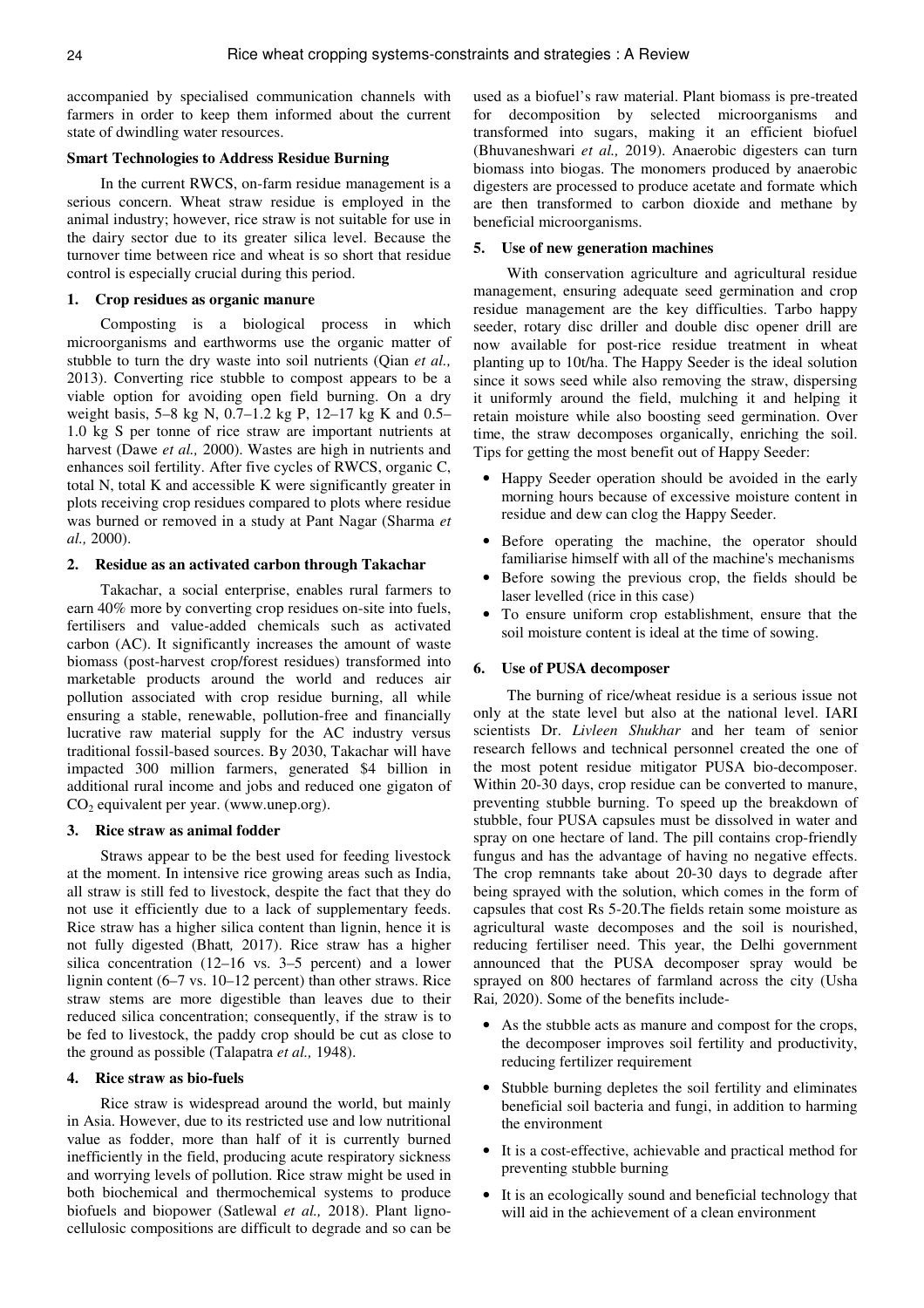## **Smart Technologies to Address Climate Change**

#### **1. Reduction of food losses and waste**

According to the Food and Agricultural Organization, nearly 40% of the food produced in India is wasted each year due to fragmented food systems and inefficient supply chains (FAO, 2017). We are generally worried with how to boost food production, yet reducing food losses enhances resource efficiency by reducing food production burden on farmers and food production enterprises. Rotate the foods in the fridge and cupboards to prevent food waste at home, process any excess or damaged fruits, vegetables, or meats. Kitchen garbage should be composted to improve soil health (Debangshi, 2021).

#### **2. No-Till / minimum-Till system**

Soil tillage practises have a significant impact on the physical qualities of soil as well as the balance of greenhouse gases (GHGs). Farmers can save money on labour and fuel by not tilling their fields, as well as can decrease soil erosion and conserve valuable nutrients. No-till also promotes the storage of soil organic carbon, resulting in carbon dioxide sequestration from the atmosphere. It has been discovered that conventional tillage systems have a net global warming potential that is 6–31 % higher than zero tillage systems (Mangalassery *et al.,* 2014). According to the Environmental Protection Agency, a no-till system can save 35 litters of diesel for land preparation. One litre diesel contains 0.74 kg carbon and emits 2.67 kg, so a no-till system can minimise a system's global worming potential (Natural Resources, Canada, 2016).

#### **3. Integrated farming system**

Agriculture production remains stagnant and factor productivity decreases due to natural resources depletion, rising biotic and abiotic stresses, poor seed replacement ratio, damages to the natural ecosystem caused, excessive and indiscriminate use of pesticides/fungicides, changing soil microbial dynamism and lack of adequate germplasm and low-cost input (Bouwer*,* 2002). To address such issues, the farming system approach has been widely recognised and advocated as one of the tools for ensuring the harmonious use of inputs and their compounded responses in order to ensure the sustainability of the production system (Ayyam *et al.,* 2019). An IFS is a set of resource-saving practises to achieve acceptable profits and high and consistent production levels while minimising the adverse effects of intensive agriculture and nature stewardship. In addition to reducing the risk of crop failure of RWCS areas because of weather vagaries and biotic factors like pests and diseases, the Integrated Farming System (IFS) pledges to increase farmers' food, nutrient, livelihoods and incomes.

#### **4. Conservation agriculture**

Conservation agriculture is a type of farming that conserves, improves and maximises the use of natural resources (FAO, 2010). It is a technique that conserves resources, minimal soil disturbance through organic soil covers, crop diversification, zero tillage and controlled traffic, are all critical parts of conservation agriculture (Hobbs and Gupta*,* 2003). Conservation agriculture strategies can also help agricultural systems become more robust to climate change. Conservation agriculture has been shown to minimise greenhouse gas emissions and improve the role of farming systems as carbon sinks in many circumstances. CA makes the following points in regards to climate change:

- Stop burning crop residues, which emit  $CO<sub>2</sub>$ ,  $CO<sub>2</sub>$ ,  $NO<sub>2</sub>$ and  $SO<sub>2</sub>$
- Reducing the usage of heavy machinery which reduces the consumption of fossil fuels and reduces on-farm emissions
- Soils with more organic matter emit fewer greenhouse gases
- Soils with a greater soil structure produce fewer greenhouse gases
- It enhances groundwater by improving infiltration quality
- Avoiding soil compaction minimises water runoff, improves soil aeration and contributes to increased soil carbon

#### **5. Crop diversification**

Rice and wheat production growth rates are either stagnating or declining in a number of states, including Punjab, Haryana, eastern Uttar Pradesh, Madhya Pradesh, Bihar, Himachal Pradesh and Jammu and Kashmir, raising concerns about the rice–wheat cropping system's long-term viability (Paroda*,*1996). Crop diversification is a strategy for transitioning from a less profitable and unsustainable crop or cropping system to a more profitable and sustainable crop or cropping system by maximising resource utilisation and changing and modifying the spatial and temporal crop/cropping activities on a farm. It can be two types: horizontal crop diversification and vertical crop diversification. The addition of more crops to an existing cropping system is referred to as horizontal crop diversification. Vertical crop diversification refers to the usage of any crop species that can be refined to make more versatile products. Maize crop diversity can lower CH<sup>4</sup> emissions by 90% to 100% (Venkateswarlu*,* 2016). Maize cultivation also has a number of environmental advantages such as reducing residue burning, enhancing soil physical properties and biodiversity, reducing groundwater contamination, etc. It will contribute to a general increase in environmental quality, which will improve people's quality of life. Because maize has a lower silicon content than rice, its biomass is more easily degradable, improving the organic matter content of the soil.

#### **6. Site specific nutrient management**

Agriculture is responsible for 70-90 % of nitrous oxide  $(N<sub>2</sub>O)$  emissions, the most of which comes from improper application of nitrogen fertiliser (Ahmad *et al.,* 2018). By lowering total N application and/or timing applications to crop demands, SSNM minimises  $N_2O$  emissions and avoids N losses due to volatilization, leaching and runoff. As a greenhouse gas mitigation approach, SSNM is most suited to farming systems. Total reactive N (Nr: NH<sub>3</sub>, NH<sub>4</sub><sup>+</sup>, NO<sub>3</sub><sup>-</sup>,  $NO<sub>2</sub>$ , NO, N<sub>2</sub>O) losses to the environment (via leaching or volatilization, for example) and  $N_2O$  emissions are reduced when SSNM is used. Implementation of SSNM procedures led in a 30% reduction in fertiliser consumption in rice (Wang *et al.,* 2007). Site-specific nutrient management, which takes these aspects into account, is needed to provide balanced and optimum nutrient usage, improved crop output and increased nutrient-use efficiency.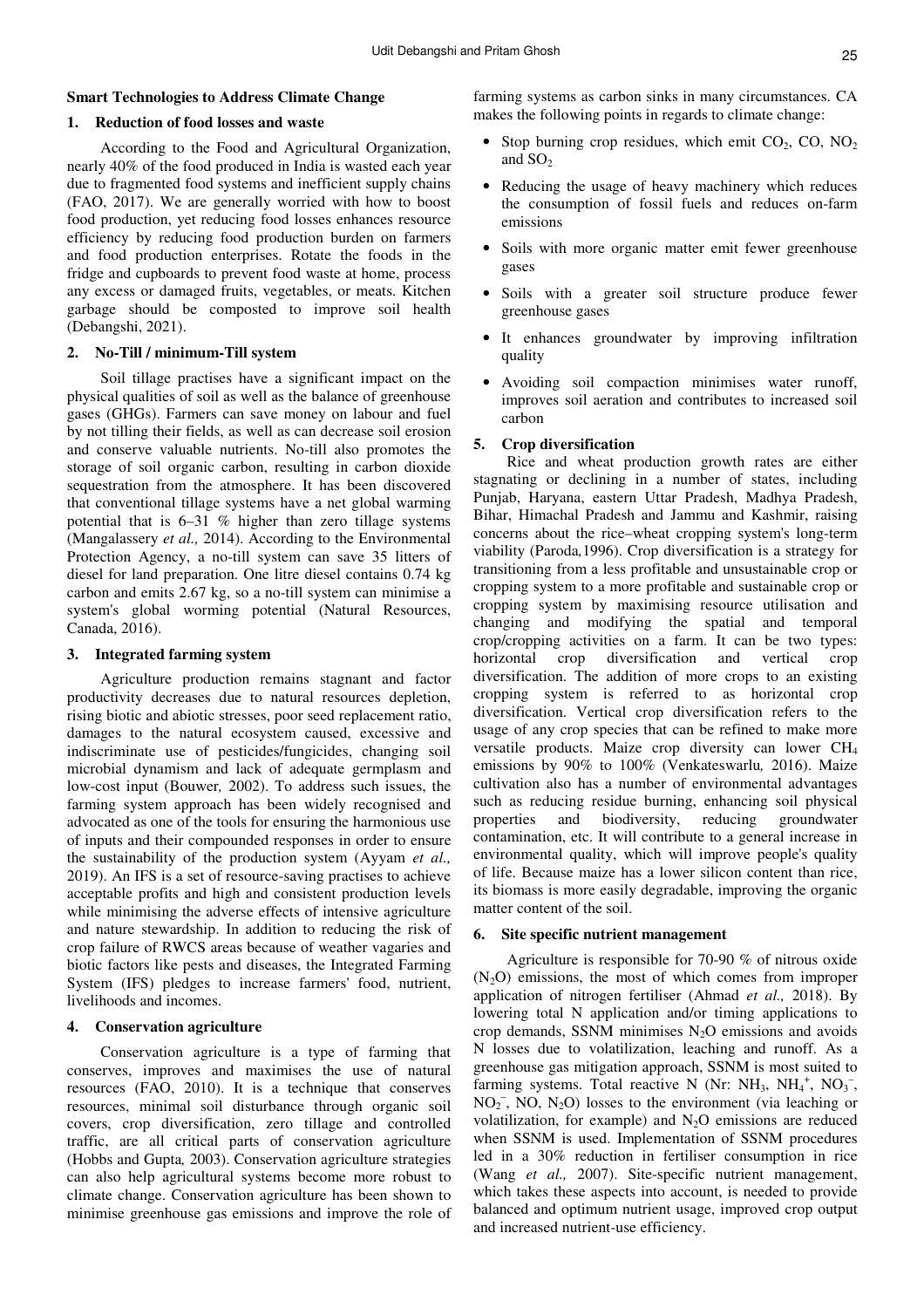#### **7. Soil carbon sequestration**

Enhancing carbon sequestration through best management techniques (BMPs) such as residue management, permanent plant cover in soil to eliminate fallow periods, diverse crop rotation with legumes and agroforestry, among others. Retaining crop leftover without burning adds carbon to the soil; nevertheless, burning 1 tonne of rice residue emits 1515 kg  $CO<sub>2</sub>$ , 0.4 kg  $SO<sub>2</sub>$ , 2.5 kg  $CH<sub>4</sub>$ , 92 kg CO, 3.83 kg NOX and nonmethane volatile organic compound (Andreae and Merlet*,* 2001), which might exacerbate climate change. Because the C:N ratio is so critical for  $CO<sub>2</sub>$  retention in the soil, the N supply from legumes plays an important role in controlling Csequestration (Debangshi, 2021). Agroforestry is an excellent alternative for recarbonization by carbon sequestration, which entails the capture and long-term storage of atmospheric carbon dioxide. Carbon stored in soil in agroforestry systems ranges from 30 to 300 Mg C/ha up to 1 m (Nair *et al.,* 2010).

#### **Smart Technologies to Address Weed Management**

Future rice production is projected to be constrained by labour and water problems. The success of DSR is contingent on effective weed control. For long-term DSR production, an integrated weed management strategy is required. DSR has the ability to minimise rice cultivation's water and labour requirements. Some major components of weed management in DSR include developing rice cultivars with weedsmothering characteristics, improving seeding rate, crop geometry, residue usage and nitrogen management (Chauhan *et al.,* 2012). Weed pressure can be reduced during the early crop growing season by using the stale seedbed technique, in which the seedbed is prepared at least 7-10 days before seeding with moisture provided either by irrigation or rain to stimulate weed germination and emergence, which is then destroyed by shallow cultivation or the use of non-selective herbicides. The stale seedbed approach affects weed species that found in the top layers of soil. In the RWCS, weedcompetitive crop cultivars can also help suppress weeds. A cultivar with a fast-growing and early canopy cover can cope better against weeds. Weed seedling emergence in zero-till fields can be decreased by mulching as crop residue act as an allelopathic and shade providing agent which decreased weed populations by 50-60% (www.mafiadoc.com). Crop diversification is another way to suppress the weed in RWCS. Diversification of RWCS to rice-sunflower, ricepotato-sunflower, rice-berseem, rice- maize has been advocated to reduce the infestation of Phalaris minor.

#### **Smart Technologies to Address Socioeconomic Stability**

Rice harvesting is the costlier rice production field operation, as the timing, duration and method of harvesting have a direct impact on rice quality, efficiency and farmer incomes. Rice is harvested by hand (as sickles) and threshed by hammering on a hard substance in underdeveloped countries. Compared to traditional manual harvesting, rice harvesting with contemporary rice harvesters saves time, money and labour while also reducing grain losses. Harvesting costs were reduced by 37 % for reapers and 52 % for mini-combine harvesters when compared to hand harvesting (Rathore et *al.,*2019). Rice transplanting under puddled conditions necessitates a significant amount of labour. However, due to out migration of laboursand decrease in their availability in recent decades, particularly

during the transplanting time, the cost of cultivation has increased. Using a mechanical transplanter reduces labour issues and saves money. DSR, ZT wheat, permanent bed planting and the use of PUSA decomposer are examples of resource conservation technologies that limit money outflow from the managemental chain. The application of these new technologies also improves the farmer community's socioeconomic condition.

## **Conclusion**

Resource conserving technologies are a key principle to ensuring sustainable food production in India in the next decade. The necessity of partnerships, enlarged stakeholders and participatory systems is needed for adopting various resource-conserving methods in terms of improved production at reduced costs, increased natural resource efficiency, environmental benefits, enhanced farmer livelihoods and ultimately, aid in poverty alleviation.

#### **Reference**

- Abrol, I.P. (1999). Sustaining rice–wheat system productivity in the Indo-Gangetic plains: water management-related issues. *Agricultural Water Management*, 40(1): 31-35.
- Andreae, M.O. and Merlet, P. (2001). Emission of trace gases and aerosols from biomass burning. *Global biogeochemical cycles*, 15(4): 955-966.
- Ayyam, V.; Palanivel, S. and Chandrakasan, S. (2019). *Coastal ecosystems of the Tropics-adaptive management*. Springer Singapore, 5(7): 166-166.
- Aziz, O.; Hussain, S.; Rizwan, M.; Riaz, M.; Bashir, S. Lin, L. ... and Lu, G. (2018). Increasing water productivity, nitrogen economy, and grain yield of rice by water saving irrigation and fertilizer-N management. *Environmental Science and Pollution Research*, 25(17):01-15.
- Bhatia, A.; Jain, N. and Pathak, H. (2012). Greenhouse gas emissions from Indian agriculture. *Low Carbon Technologies for Agriculture: A Study on Rice and Wheat Systems in the Indo-Gangetic Plains*, 1(6): 12- 23.
- Bhatt, R. (2017). Zero tillage for mitigating global warming consequences and improving livelihoods in South Asia. In *Environmental Sustainability and Climate Change Adaptation Strategies,* 2(1): 126-161.
- Bhatt, R.; Singh, P.; Hossain, A. and Timsina, J. (2021). Rice–wheat system in the northwest Indo-Gangetic plains of South Asia: issues and technological interventions for increasing productivity and sustainability. *Paddy and Water Environment*, 5(7):1- 21.
- Bhattacharyya, R.; Ghosh, B.N.; Dogra, P.; Mishra, P.K.; Santra, P.; Kumar, S. ... and Parmar, B. (2016). Soil conservation issues in India. *Sustainability*, 8(6): 565.
- Bhattacharyya, R.; Kundu, S.; Prakash, V. and Gupta, H.S. (2008). Sustainability under combined application of mineral and organic fertilizers in a rainfed soybean– wheat system of the Indian Himalayas. *European journal of agronomy*, 28(1): 33-46.
- Bhuvaneshwari, S.; Hettiarachchi, H. and Meegoda, J.N. (2019). Crop residue burning in India: policy challenges and potential solutions. *International journal of environmental research and public health*, 16(5): 832.
- Bouwer, H. (2002). Integrated water management for the 21st century: problems and solutions. *Journal of*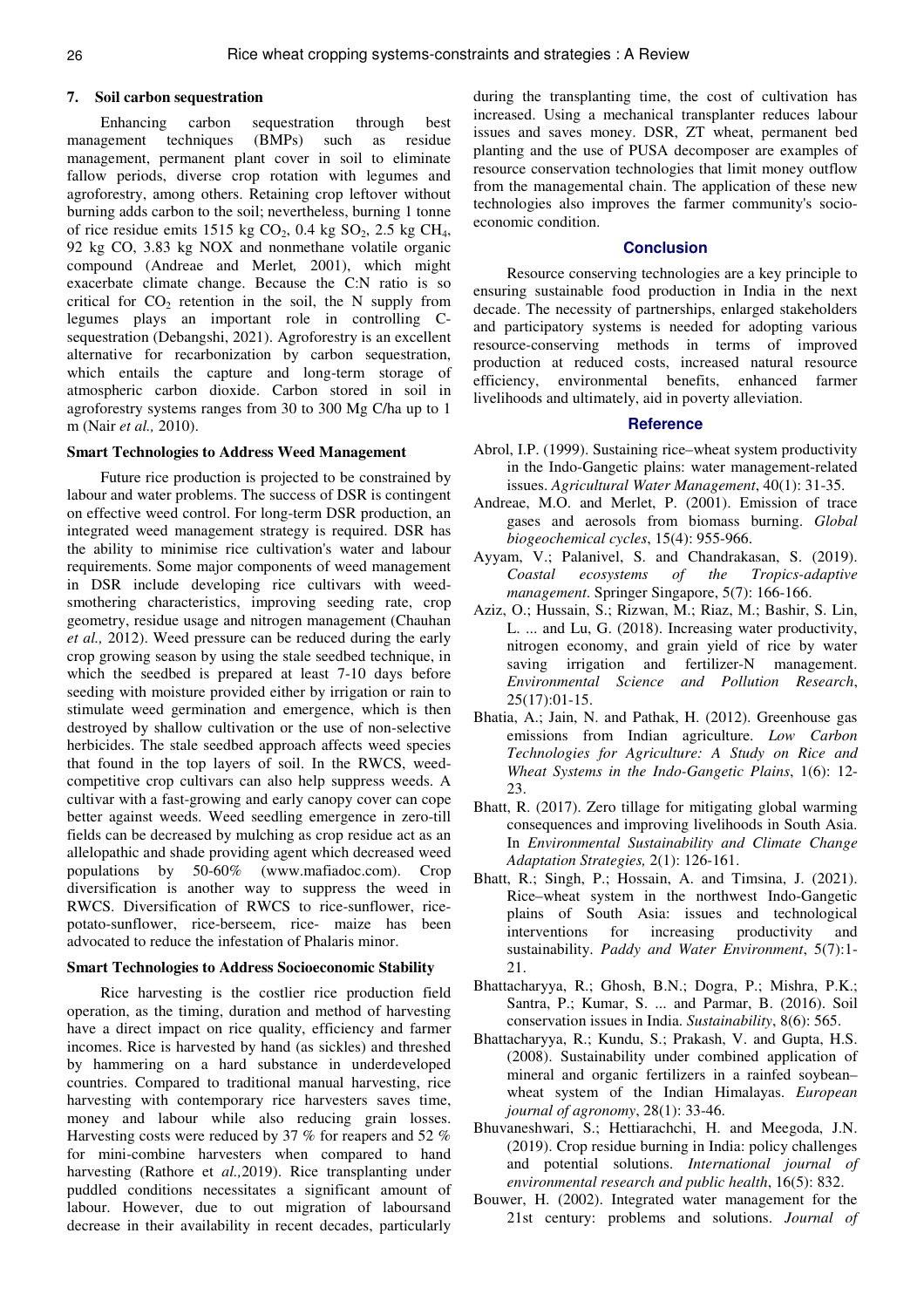*Irrigation and Drainage Engineering*, *128*(4): 193-202.

- Chauhan, B.S. and Johnson, D.E. (2010). The role of seed ecology in improving weed management strategies in the tropics. *Advances in Agronomy*, 105: 221-262.
- Chauhan, B.S.; Mahajan, G.; Sardana, V.; Timsina, J. and Jat, M.L. (2012). Productivity and sustainability of the rice–wheat cropping system in the Indo-Gangetic Plains of the Indian subcontinent: problems, opportunities, and strategies. *Advances in Agronomy*, 117: 315-369.
- Das, D.; Samanta, G.; Mandal, B.K.; Chowdhury, T.R.; Chanda, C.R.; Chowdhury, P.P. ... and Chakraborty, D. (1996). Arsenic in groundwater in six districts of West Bengal, India. *Environmental Geochemistry and Health*, 18(1): 5-15.
- Das, T.K.; Ahlawat, I.P. and Yaduraju, N.T. (2014). Little seed canary grass (*Phalaris minor*) resistance to clodinafop-propargyl in wheat fields in north-western India: Appraisal and management. *Weed Biology and Management*, 14(1): 11-20.
- Dawe, D.; Dobermann, A.; Moya, P.; Abdulrachman, S.; Singh, B.; Lal, P.L.S.Y. ... and Zhen, Q.X. (2000). How widespread are yield declines in long-term rice experiments in Asia?. *Field Crops Research*, 66(2): 175-193.
- Debangshi, U. (2021). Climate Resilient Agriculture an Approach to Reduce the Ill-Effect of Climate Change. *International Journal of Recent Advances in Multidisciplinary Topics*, 2(7): 309-315.
- Deep, M.; Kumar, R.M.; Saha, S. and Singh, A. (2018). Ricebased cropping systems. *Indian Farming*, 68(01): 27- 30.
- Erenstein, O. and Laxmi, V. (2008). Zero tillage impacts in India's rice–wheat systems: a review. *Soil and Tillage Research*, 100(1-2): 1-14.
- FAO (2010). Conservation Agriculture. Available at http://www.fao.org/conservation-agriculture/en. Assessed on 01-10-2021.
- FAO (2017). The future of food and agriculture–Trends and challenges. Available at http://www.fao.org/ 3/i6583e/ i6583e.pdf. Assessed on 01-10-2021.
- Hegde, D.M. and Sarkar, A. (1992). Yield trends in ricewheat system in different agro-ecological regions. *Rice–wheat cropping system. Modipuram, Meerut, India*, 15-31.
- Hira, G.S. (2009). Water management in northern states and the food security of India. *Journal of Crop Improvement*, 23(2): 136-157.
- Hobbs, P.; Gupta, R.; Jat, R.K. and Malik, R.K. (2019). Conservation agriculture in the Indo-Gangetic plains of India: past, present and future. *Experimental Agriculture*, 55(2): 339-357.
- Hobbs, P.R. and Gupta, R.K. (2003). Rice–Wheat Cropping Systems in the Indo-Gangetic Plains: Issues of Water Productivity in Relation to New Resource-conserving Technologies. *Water productivity in agriculture: Limits and opportunities for improvement*, 1: 239.
- Jat, M.L.; Singh, S.; Rail, H.K.; Chhokar, R.S.; Sharma, S.K. and Gupta, R.K. (2005). *Furrow irrigated raised bed (FIRB) planting technique for diversification of ricewheat cropping system in the Indo-Gangetic plains* (No. CIS-4704. CIMMYT.).
- Jat, R.K.; Sapkota, T.B.; Singh, R.G.; Jat, M.L.; Kumar, M. and Gupta, R.K. (2014). Seven years of conservation agriculture in a rice–wheat rotation of Eastern Gangetic

Plains of South Asia: yield trends and economic profitability. *Field Crops Research*, 164: 199-210.

- Kaur, J. and Singh, A. (2017). Direct seeded rice: Prospects, problems/constraints and researchable issues in India. *Current agriculture research Journal*, 5(1): 13.
- Kumar, K.A. and Rajitha, G. (2019). Alternate Wetting and Drying (AWD) Irrigation-A Smart Water Saving Technology for Rice: A Review. *Int. J. Curr. Microbial. App. Sci*, 8(3): 2561-2571.
- Ladha, J.K.; Fischer, K.S.; Hossain, M.; Hobbs, P.R. and Hardy, B. (2000). *Improving the. Productivity and Sustainability of Rice-Wheat Systems of the lndo-Gangetic Plains: A Synthesis of NARS-IRRI Partnership Research* (No. 2169-2019-1609).
- Lagomarsino, A.; Agnelli, A.E.; Linquist, B.; Adviento-Borbe, M.A.; Agnelli, A.; Gavina, G. ... and Ferrara, R.M. (2016). Alternate wetting and drying of rice reduced CH<sub>4</sub> emissions but triggered  $N_2O$  peaks in a clayey soil of central Italy. *Pedosphere*, 26(4): 533- 548.
- Mahajan, G.; Chauhan, B.S. and Gill, M.S. (2011). Optimal nitrogen fertilization timing and rate in dry‐seeded rice in Northwest India. *Agronomy Journal*, 103(6): 1676-1682.
- Mao, Z.; Li, Y.; Tuong, T.P.; Molden, D. and Dong, B. (2001). Water-efficient irrigation regimes of rice in China. *Paper presented at the International Rice Research Conference*, 6(2): 33-48.
- Mboyerwa, P.A.; Kibret, K.; Mtakwa, P.W. and Aschalew, A. (2021). Evaluation of Growth, Yield, and Water Productivity of Paddy Rice with Water-Saving Irrigation and Optimization of Nitrogen Fertilization. *Agronomy*, 11(8): 1629.
- Nagarajan, S. (1989). Plant protection problems in ricewheat rotation system-a perspective. *Oryza*, 26(4): 329-333.
- Nair, P.K.R.; Saha, S.K.; Nair, V.D. and Haile, S.G. (2011). Potential for greenhouse gas emissions from soil carbon stock following biofuel cultivation on degraded lands. *Land Degradation and Development*, 22(4): 395-409.
- Nene, Y.Á. (1966). Symptoms, cause and control of Khaira disease of paddy. *Bull Indian Phytopathol Soc*, 3: 97- 191.
- Paroda, R.S. (1996). Sustainability the Green Revolution: New Paradigms. BP Pal Commemoration Lecture. In *2nd International Crop Science Congress, New Delhi*.
- Pathak, H.; Ladha, J.K.; Aggarwal, P.K.; Peng, S.; Das, S.; Singh, Y. ... and Gupta, R.K. (2003). Trends of climatic potential and on-farm yields of rice and wheat in the Indo-Gangetic Plains. *Field crops research*, 80(3): 223- 234.
- Prasad, R. (2005). Rice–wheat cropping systems. *Advances in agronomy*, 86: 255-339.
- Prasad, R. (2014). Text Book of Plant Nutrient Management. The Indian Society of Agronomy.
- Qian, X.; Shen, G.; Wang, Z.; Guo, C.; Liu, Y.; Lei, Z. and Zhang, Z. (2014). Co-composting of livestock manure with rice straw: characterization and establishment of maturity evaluation system. *Waste management*, 34(2): 530-535.
- Rahma, A.E.; Warrington, D.N. and Lei, T. (2019). Efficiency of wheat straw mulching in reducing soil and